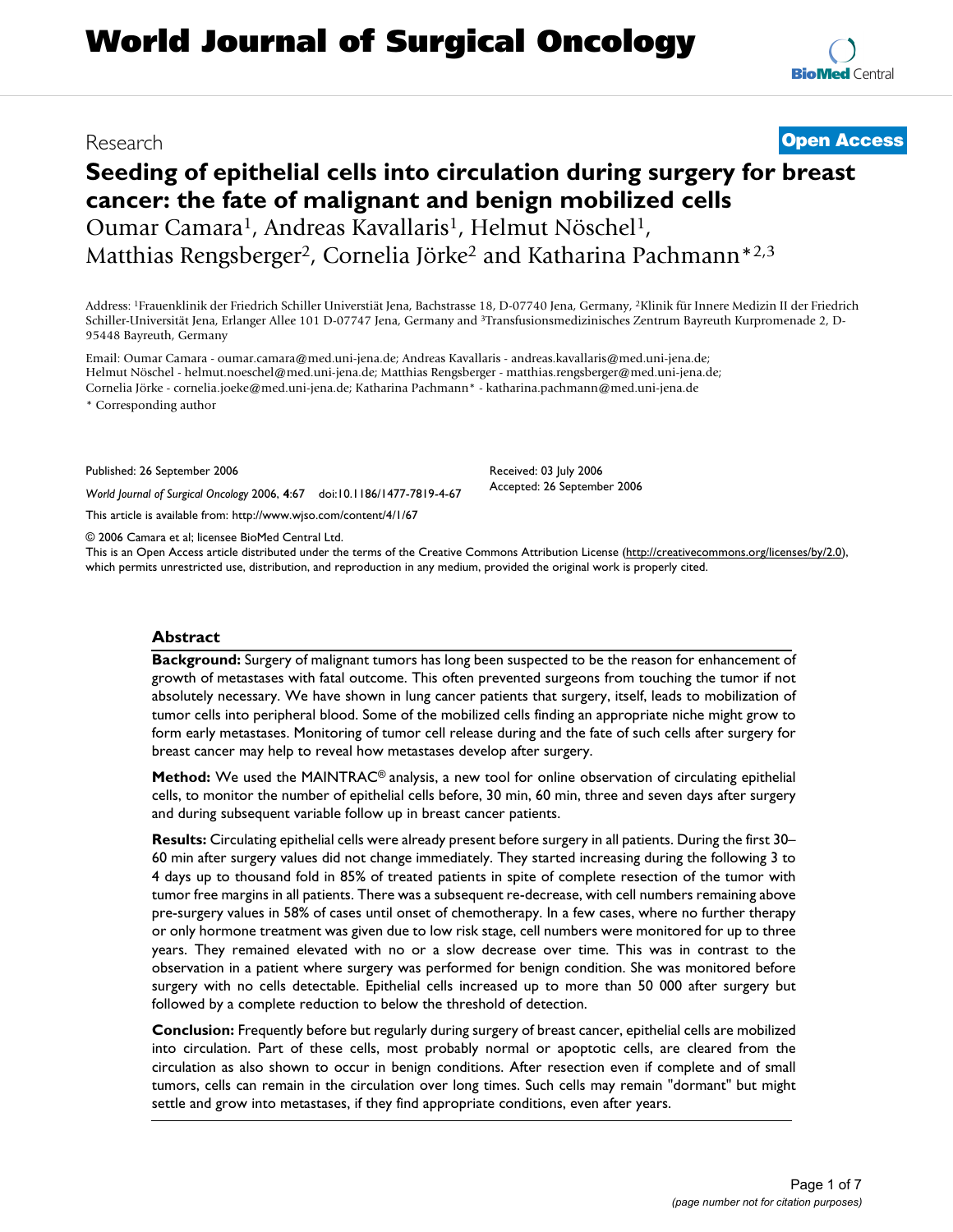#### **Background**

Surgery of malignant breast tumors aims at eliminating most of the malignant cells. Adjuvant therapy is applied subsequently in most cases due to the assumption that not all malignant cells have been removed. This approach has proven successful also after 30 years of survey [1]. The question arises when these cells have been mobilized into circulation. Klein *et al* [2] claim that the low genetic variation of the circulating cells as compared to the tumor itself indicates that cells have left the tumor at an early stage. We can, indeed, detect circulating tumor cells already before surgery treatment in all patients so far assessed [3]. "Dormant" tumor cells can be present in the circulation for years without leading to relapse [4,5]. In a report from the data from 30 years of survey [6] it is assumed that early relapses in a subpopulation of breast cancer patients are due to preexisting dormant metastases which can be activated and are induced to growth and/or vascularization by the act of surgery. Recent calculations of the hazard of recurrence in a retrospective study are indicative of acceleration of the metastatic process in some patients by the surgical resection of the primary breast cancer. It is assumed that this phenomenon may be due to release of preexistent tumor cells or of micrometastatic single cells and avascular foci present in the patients before diagnosis from dormancy. The detection of such "dormant" cells in bone marrow seems to have impact on prognosis and relapse free survival [7]. They can be detected in 25% of patients, 40% of which will relapse whereas the other 60% although they also have such cells in their bone marrow will be spared from relapse. Thus, demonstration of bone marrow epithelial cells is not sufficient for the individual patient to predict relapse [8]. It is possible that the route and time of seeding contribute to the final outcome. Therefore we have analyzed how surgery effects the level of circulating epithelial cells in different patients using our approach for real-time monitoring of changes in the number of circulating tumor cells [9,10]. These analyses may contribute to our understanding of how surgery influences the course of disease in breast cancer.

#### **Patients and methods**

Fifty two consecutive patients with newly diagnosed breast cancer of all stages were included. Stages were as follows: 2 patients with DCIS, 24 patients with T1N0 and 2 patients with T1N1; 6 patients with T2N0 and 5 patients with T2N1; 2 patients with T3, 7 patients with T4, 2 relapsed patients, 2 patients after cryotherapy.

Once informed consent had been obtained from all participants, as required for ethics committee approval, peripheral blood anticoagulated with EDTA was drawn before each intervention such as surgery, at day 3(4) and day 7 after surgery and at intervals of several months

thereafter. First, red blood cells were lysed using ammonium chloride, which was followed by a single centrifugation step. Then, the pellet of white cells was collected (in accordance with a previously described approach [10] and incubated with FITC-conjugated mouse anti-human epithelial antibody (HEA; Miltenyi Bergisch Gladbach, Germany) for 15 min in the dark and readjusted to 1 ml. 20 µl of this suspension of unfixed vital cells were used for measurements applied to a poly-L-lysine treated slide, which was analyzed using a Laser Scanning Cytometer® (Compucyte Corporation, Cambridge, MA, USA) [10].

Measurements of a defined area were started when the cells had settled and took about 5 min according to cell density. For optimal measurements it was imperative to have a single cell suspension with about 2–3 cell diameters space between the cells. The adherent cells were measured using a Laser Scanning Cytometer (LSC® Compucyte Corporation, Cambridge, MA, USA). The cells could easily and unequivocally be contoured using forward scatter as a thresholding parameter at 20× magnification. Background fluorescence was determined dynamically to calculate both peak and integral fluorescence on a per-cell basis. This unique method corrects for variation in background fluorescence and makes the fluorescent calculation equivalent for all cells. The FITC-HEA positive cell fluorescence was collected using a 530/30 nm bandpass filter and amplified using a photomultiplier (PMT). Values are displayed as scattergrams and histograms and percentages and mean values of positive and negative cells calculated from the region comprised of single cells only. The LSC® enables the user to relocate cells contained within the positive population for visual examination through the microscope. In addition a CCD camera attached to the microscope allowed taking photo- and fluoromicrographs at the same time [9]. This method, termed MAINTRAC® analysis, enables relocation of cells for visual examination discrimination of live and dying cells and quantification, and for taking fluoromicrographs. Statistics were calculated according to the student's T-test.

#### **Results**

Viability of the cells detected was always visually verified looking for exclusive surface staining but also substantiated by the long persistence in blood. Typical pictures of such cells detected by their green fluorescing cap are shown in Figure 1. Pre-therapy numbers varied considerably between patients from 47160 to 200 cells/ml. No correlation was found between tumor size or stage and number of circulating cells (table 1). It should be mentioned that two patients with DCIS, too, had considerable numbers of circulating epithelial cells already before surgery.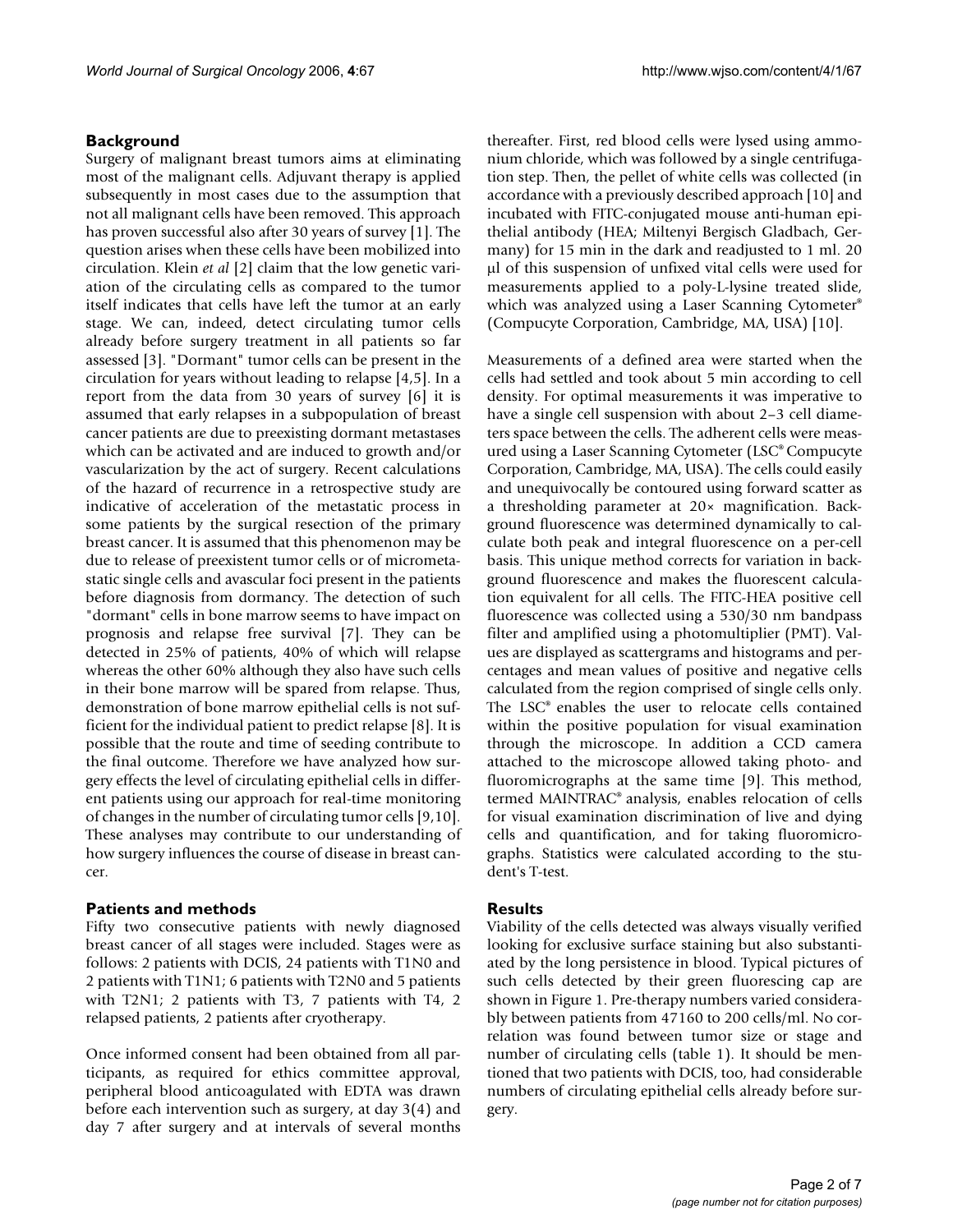



Setting pre-surgery values 100%, cell numbers analyzed at every time point were normalized and the effect of surgery on circulating epithelial cell numbers was investigated. In 11 patients who were monitored before and 10 and 30 min after surgery the immediate release of cells during surgery was analyzed. As seen from Figure 2 there was almost no change in cell numbers during this early time after surgery. Surprisingly, however, cell numbers increased steeply in 85% of patients versus day 3 after surgery (Figure 3). Such an increase in circulating epithelial cells might be due to mobilization of normal epithelial cells during wound healing therefore cell numbers were again monitored 7 days after surgery. Indeed, there was a redecrease in 58% of patients versus day 7 after surgery but pre-surgery values were reached only in 38% of cases (Figure 3). All other patients had cell numbers remaining above pre-surgery values. The two patients with DCIS and the two patients receiving cryotherapy belonged to the group of patients who did not increase in epithelial cell

**Table 1: Mean values of pre-surgery epithelial cell numbers of patients.**

|            | $T1(n = 27)$    | $T>1(n = 23)$    | р      |  |
|------------|-----------------|------------------|--------|--|
| Mean value | $6233 \pm 5601$ | $10818 \pm 7102$ | 0.1637 |  |
|            | N0(69%)         | $NI-3(31%)$      | р      |  |
| Mean value | $6756 \pm 5624$ | $12008 \pm 8465$ | 0.1672 |  |
|            | $ER+(81%)$      | ER-(19%)         | р      |  |
| Mean value | $9501 \pm 7827$ | $5955 \pm 4935$  | 0.4298 |  |
|            | $DCIS(n = 2)$   |                  |        |  |
| Mean value | 12100           |                  |        |  |
|            |                 |                  |        |  |

Mean values of pre-surgery epithelial cell numbers of patients with different tumor sizes, involvement of lymph nodes and expression of estrogen receptor





numbers after surgery but their numbers remained remarkably stable during this time (Figure 3 two fat lines). 15 patients could be further monitored until onset of adjuvant therapy. Only in four of them cell numbers decreased below pre-surgery values, in the others numbers remained stable after day 7 or even further increased (Figure 4). This indicates that the release of cells into circulation observed at day 3 is not only due to dying or normal adjacent cells rapidly eliminated from peripheral blood but obviously also long-lived cells are seeded into the circulation. These patients included 3 patients with advanced tumors (T2-4, N+) who already shortly after sur-



#### **Figure 3**

Increase and decrease of circulating cells of 25 patients before and 3 and 6 days after surgery for breast cancer setting pre-surgery values 100%. The fat dotted line with squares represents the mean increase and decrease of all 25 patients. Two patients (one during cryotherapy and one with DCIS (fat lines) retain identical numbers during intervention.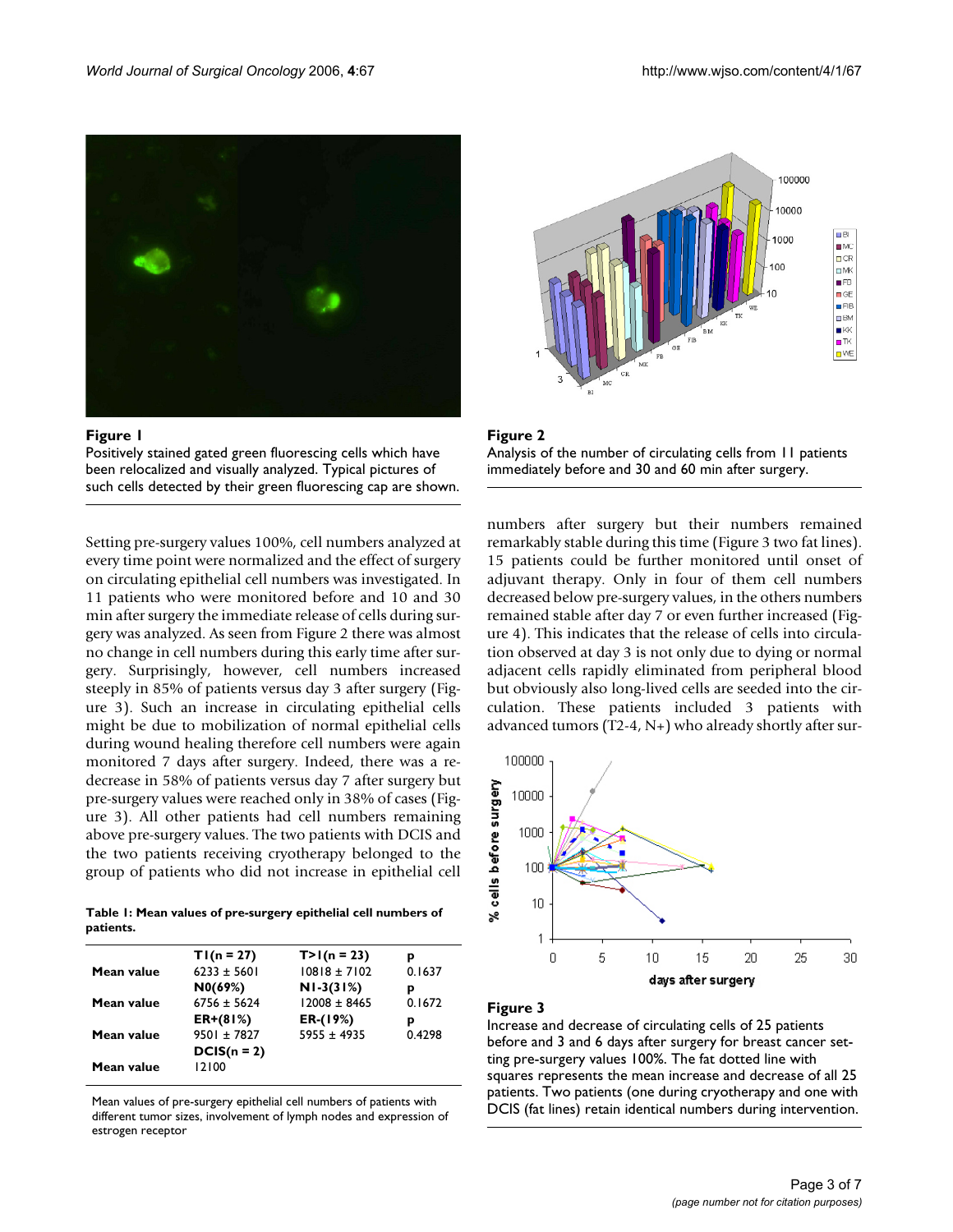



gery started increasing their numbers in circulating epithelial cells and have relapsed in spite of adjuvant chemotherapy. Two patients with ER- tumors showed decreasing cell numbers and after adjuvant chemotherapy are still in complete remission.

Most patients received adjuvant therapy after surgery, therefore natural survival of circulating cells without treatment could be monitored only in 7 patients, in which no further treatment was given apart from Tamoxifen due to good prognostic markers. In these patients cell numbers remained high, decreasing slowly in 4 patients including one patient with DCIS but have been observed at the same high level now during three years in two patients without signs of relapse (Figure 5). This is in contrast to a patient without epithelial malignancy who has been operated on for biliary calculus. Before surgery no circulating epithelial cells were detected in her blood, increasing to high numbers right after surgery remaining high for more than three months, but then returned to below detectable numbers even in repeated analyses (Figure 5).

#### **Discussion**

Circulating epithelial cells can be detected in many patients with solid tumors but rarely in healthy subjects [10]. Since most solid tumors are of epithelial origin or have an epithelial component, it is assumed that these circulating epithelial cells are shed from the tumor. Therefore, we investigated how different diagnostic and therapeutic interventions during the course of disease influence the number of epithelial cells in the blood stream. Circulating cells were present in almost all patients already before surgery.

At the analyses 10 and 30 min after surgery cell numbers remained at almost identical levels as before surgery indicating that there was no significant early wash out of cells into the circulation in the patients operated on in our institution as an immediate consequence of surgery. In contrast at day 3 to 4 after surgery, an increase in epithelial cell numbers was observed in the vast majority of patients. If normal surrounding cells were shed into circulation due to wound healing these cells would be expected to be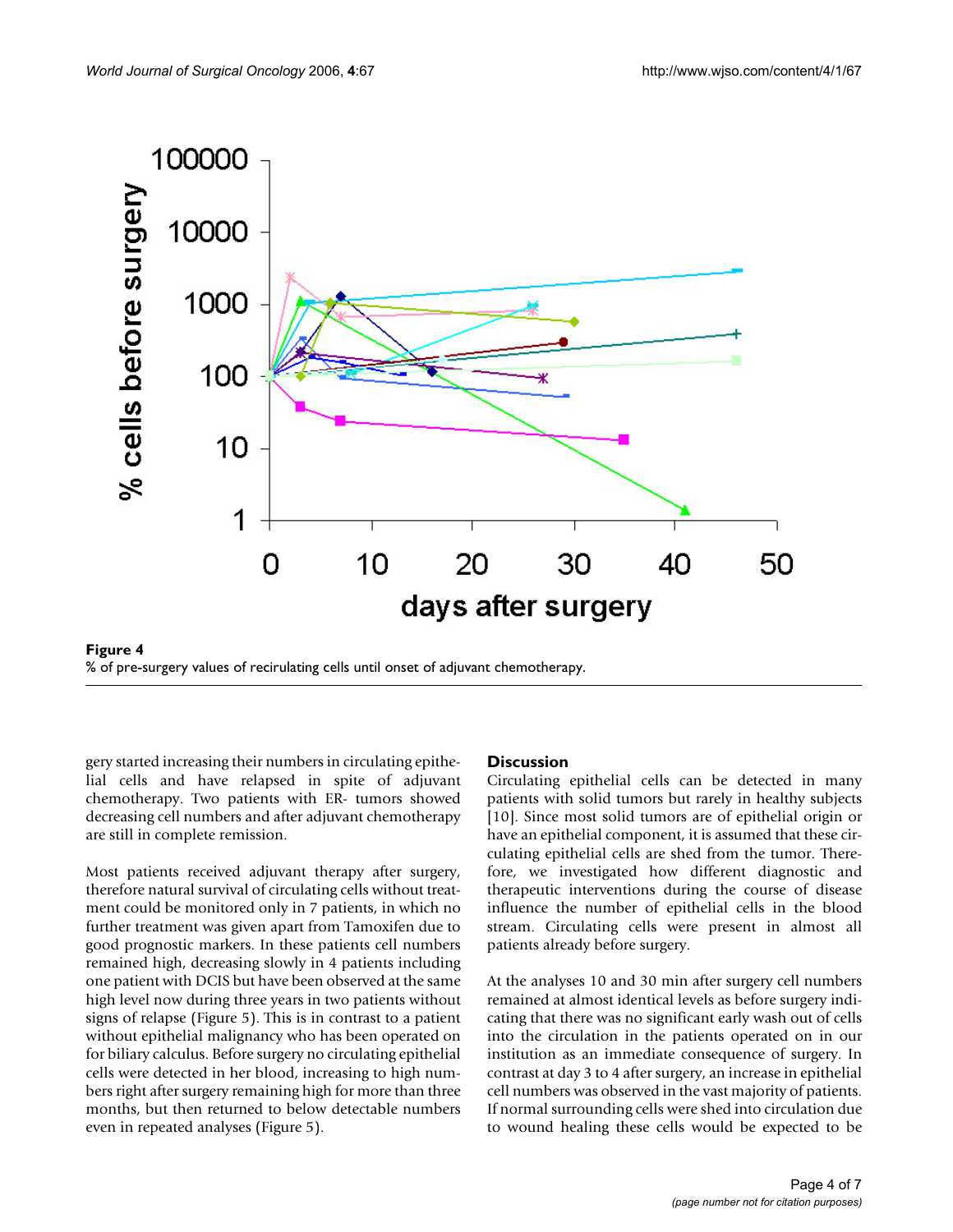

# Longtime survival of circulating cells after surgery

#### Numbers of longtime recircul **Figure 5** ating cells in patients without adjuvant chemotherapy

Numbers of longtime recirculating cells in patients without adjuvant chemotherapy. Two patients (orange and blue (DCIS) line) have now been monitored more than three years always revealing almost identical number of recirculating cells. In contrast, in a patient without a solid tumor (dotted line) who underwent surgery for a benign condition, cells returned to below the threshold of detection without further treatment.

cleared from the circulation rapidly. This was, indeed, the case for part of the cells until day 7. In some patients, however, cell numbers further increased and even in patients with re-decreasing cell numbers, pre-surgery values were rarely attained and levels of cell numbers remained elevated even after prolonged times independent of tumor size. Part of the cells seemed to remain stably in the circulation and this was true also for patients with DCIS. They may be malignant cells capable to survive. It is not known, to what extend they are able to form metastases [11] but if growing aggressively they might contribute to metastasis formation as seen in three patients with increasing cell numbers who suffered relapse. This may be one reason for the screening paradox of young breast cancer patients [12].

It has been claimed that tumor cells have a short half life [4]. If pre-surgery cell levels had been due to constant replenishing of the blood with cells from the tumor these cells would have been expected to rapidly decrease after removal of the primary tumor. Obviously, however, longlived cells, presumably tumor cells, in addition to shortlived epithelial cells, were shed into the circulation probably already before surgery and following surgery and were detectable in the circulation even after extended times until adjuvant therapy.

Short lived epithelial cells would rather be expected to be normal cells shed into circulation during wound healing. This was substantiated by our observation during monitoring of a patient without an epithelial tumor. This patient had been monitored as a control with a systemic hematological disorder and been repeatedly negative, but suddenly showed a steep increase in circulating epithelial cells when she underwent surgery for a biliary calculus. Cell numbers returned to negativity only after about hundred days which is compatible with a more delayed wound healing after this treatment, but then remained negative.

Thus, even benign cells seem to be mobilized into circulation [13,14] and our results indicate that they are cleared from blood and cell numbers return to below detection after completion of wound healing. In breast cancer patients, in contrast, cell numbers remained elevated or even increased until adjuvant therapy. In the few patients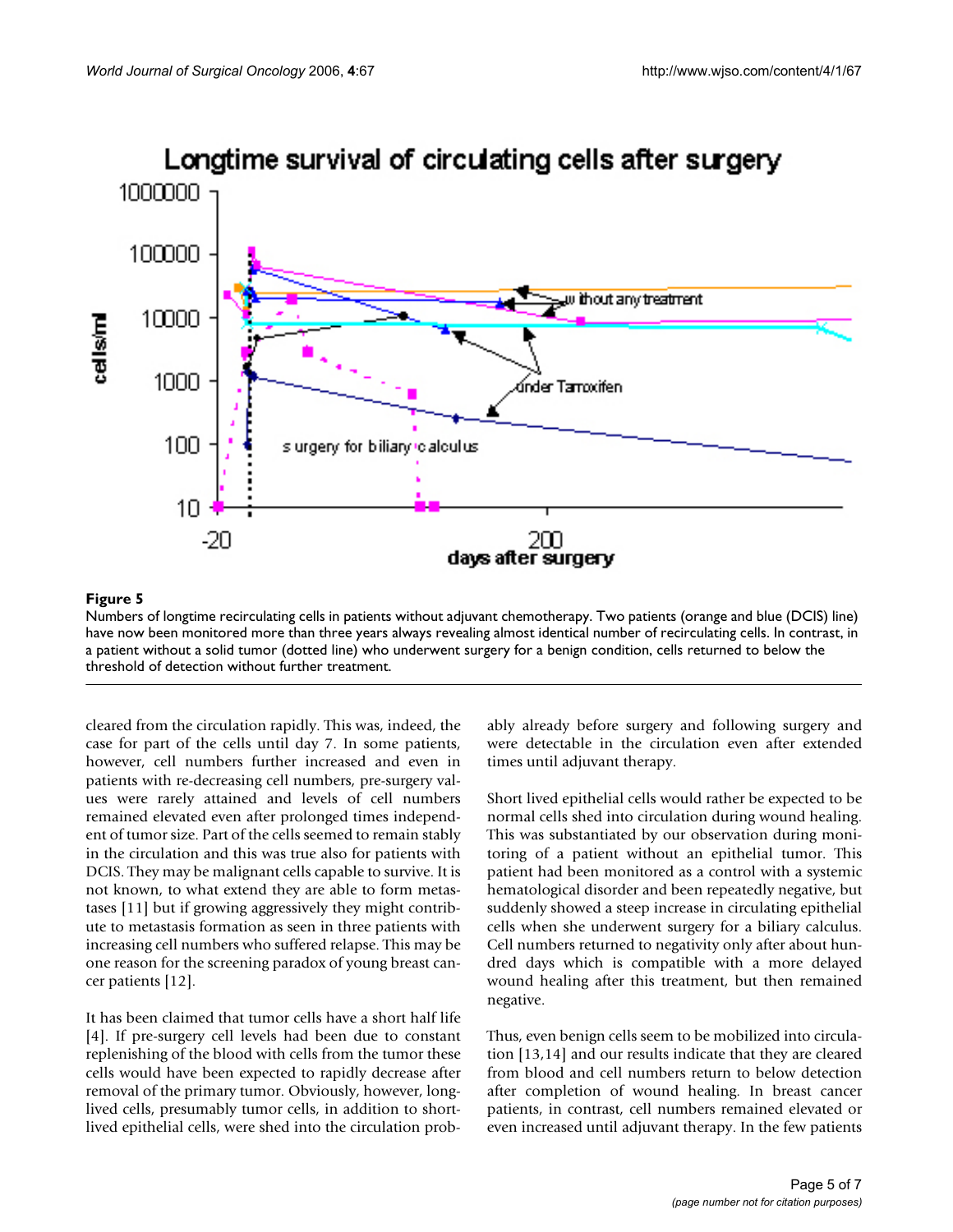with good prognostic markers who did not receive further therapy cell numbers remained at the same high level and in two patients have remained at this level even after three years of observation. Our results are in contradiction to the hypothesis, that tumor cells detectable even after 20 years of complete remission are constantly replenished from hidden micrometastases and rather favor the assumption that these cells can re-circulate in a "dormant" state for long times without leading to relapse, not only due to the inability of settled cells to form blood vessels [15] but also due to inefficiency of the preceding steps [16-18]. A single analysis detection circulating epithelial cells, in our opinion, therefore can not predict relapses. The present results, showing that patients with further increasing cell numbers after surgery, as previously also demonstrated for non small cell lung cancers [19], tend to relapse early, corroborate the requirement for repeated analysis.

We were not able to distinguish benign and malignant epithelial cells by surface antigen staining or morphology. Reports, observing a rapid decline of epithelial cells after surgery, therefore, might look at the elimination of benign and dying malignant cells. Gene analysis at that time may also include benign cells present around diagnosis and surgery and this may make results of genetic variability ambiguous [20].

The surgical management of breast cancer is rapidly evolving towards less invasive procedures [21]. Indeed, in two patients, treated with cryotherapy, no additional cells were released after this manipulation. The role of the released cells for the patient's course of disease is not clear but they might be the source of subsequent metastases [22]. According to our criteria of exclusive surface staining the cells were still viable. These cells are then the target of adjuvant therapy but such treatment might be inefficient as long as the cells are not in the cell cycle. Recent calculations indicate that these cells might grow in an irregular fashion [23] making repeated analyses necessary for monitoring their activity.

Tight tracing and quantification of circulating tumor cells might, therefore, it becomes an essential tool for therapy monitoring in solid tumors.

Moreover, peripheral blood being a transport medium with its load is influenced by influx from e. g. tumor and efflux into different organs, analysis of circulating tumor cells during tumor development may open a whole new field in experimental follow up of tumor progress and possibly metastasis development.

#### **Conflict of interest**

Katharina Pachmann is holder of the patient for the method, termed MAINTRAC® analysis. The authors declare that they have no competing interests

#### **Authors' contributions**

**KP** performed the conception and designof the study and drafted the manuscript; **HN** designed the studies for the perioperative analyses; **OC** and **AK** carried out the study, and participated in its design and coordination; **MR** participated in the design of the study and performed the immunoassays; **CJ** performed the immunoassays. All authors read and approved final manuscript.**Acknowledgements**

Ethical committee approval was obtained for this study and written consent was obtained from all study participants.

#### **References**

- 1. Bonadonna G, Moliterni A, Zambetti M, Daidone MG, Pilotti S, Gianni L, Valagussa P: **[30 years' follow up of randomised studies of](http://www.ncbi.nlm.nih.gov/entrez/query.fcgi?cmd=Retrieve&db=PubMed&dopt=Abstract&list_uids=15649903) [adjuvant CMF in operable breast cancer: cohort study.](http://www.ncbi.nlm.nih.gov/entrez/query.fcgi?cmd=Retrieve&db=PubMed&dopt=Abstract&list_uids=15649903)** *BMJ* 2005, **330:**217-220.
- 2. Schmidt-Kittler O, Ragg T, Daskalakis A, Granzow M, Ahr A, Blankenstein TJ, Kaufmann M, Diebold J, Arnholdt H, Muller P, Bischoff J, Harich D, Schlimok G, Riethmuller G, Eils R, Klein CA: **[From latent](http://www.ncbi.nlm.nih.gov/entrez/query.fcgi?cmd=Retrieve&db=PubMed&dopt=Abstract&list_uids=12808139) [disseminated cells to overt metastasis: Genetic analysis of](http://www.ncbi.nlm.nih.gov/entrez/query.fcgi?cmd=Retrieve&db=PubMed&dopt=Abstract&list_uids=12808139)**  $systemic$  breast cancer progression. **100:**7737-7742.
- 3. Pachmann K, Camara O, Kavallaris A, Schneider U, Schünemann S, Höffken K: **[Quantification of the response of circulating epi](http://www.ncbi.nlm.nih.gov/entrez/query.fcgi?cmd=Retrieve&db=PubMed&dopt=Abstract&list_uids=16280045)[thelial cells to neodadjuvant treatment for breast cancer: a](http://www.ncbi.nlm.nih.gov/entrez/query.fcgi?cmd=Retrieve&db=PubMed&dopt=Abstract&list_uids=16280045) [new tool for therapy monitoring.](http://www.ncbi.nlm.nih.gov/entrez/query.fcgi?cmd=Retrieve&db=PubMed&dopt=Abstract&list_uids=16280045)** *Breast Cancer Res* 2005, **7:**R975-R979.
- 4. Meng S, Tripathy D, Frenkel EP, Shete S, Naftalis EZ, Huth JF, Beitsch PD, Leitch M, Hoover S, Euhus D, Haley B, Morrison L, Fleming TP, Herlyn D, Terstappen LW, Fehm T, Tucker TF, Lane N, Wang J, Uhr JW: **[Circulating tumor cells in patients with breast cancer](http://www.ncbi.nlm.nih.gov/entrez/query.fcgi?cmd=Retrieve&db=PubMed&dopt=Abstract&list_uids=15623589) [dormancy.](http://www.ncbi.nlm.nih.gov/entrez/query.fcgi?cmd=Retrieve&db=PubMed&dopt=Abstract&list_uids=15623589)** *Clin Cancer Res* 2004, **10:**8152-8162.
- 5. Pachmann K: **[Long-time recirculating tumor cells in breast](http://www.ncbi.nlm.nih.gov/entrez/query.fcgi?cmd=Retrieve&db=PubMed&dopt=Abstract&list_uids=16061886) [cancer patients.](http://www.ncbi.nlm.nih.gov/entrez/query.fcgi?cmd=Retrieve&db=PubMed&dopt=Abstract&list_uids=16061886)** *Clin Cancer Res* 2005, **11:**5657-5658.
- 6. Demicheli R, Miceli R, Moliterni A, Zambetti M, Hrushesky WJ, Retsky MW, Valagussa P, Bonadonna G: **[Breast cancer recurrence](http://www.ncbi.nlm.nih.gov/entrez/query.fcgi?cmd=Retrieve&db=PubMed&dopt=Abstract&list_uids=15956037) dynamics following adjuvant CMF is consistent with tumor [dormancy and mastectomy-driven acceleration of the met](http://www.ncbi.nlm.nih.gov/entrez/query.fcgi?cmd=Retrieve&db=PubMed&dopt=Abstract&list_uids=15956037)[astatic process.](http://www.ncbi.nlm.nih.gov/entrez/query.fcgi?cmd=Retrieve&db=PubMed&dopt=Abstract&list_uids=15956037)** *Ann Oncol* 2005, **16:**1449-1457.
- 7. Janni W, Rack B, Schindlbeck C, Strobl B, Rjosk D, Braun S, Sommer H, Pantel K, Gerber B, Friese K: **[The persistence of isolated](http://www.ncbi.nlm.nih.gov/entrez/query.fcgi?cmd=Retrieve&db=PubMed&dopt=Abstract&list_uids=15666325) [tumor cells in bone marrow from patients with breast carci](http://www.ncbi.nlm.nih.gov/entrez/query.fcgi?cmd=Retrieve&db=PubMed&dopt=Abstract&list_uids=15666325)[noma predicts an increased risk for recurrence.](http://www.ncbi.nlm.nih.gov/entrez/query.fcgi?cmd=Retrieve&db=PubMed&dopt=Abstract&list_uids=15666325)** *Cancer* 2005, **103:**884-891.
- 8. Braun S, Marth C: **[Circulating tumor cells in metastatic breast](http://www.ncbi.nlm.nih.gov/entrez/query.fcgi?cmd=Retrieve&db=PubMed&dopt=Abstract&list_uids=15317898) [cancer-toward individualized treatment?](http://www.ncbi.nlm.nih.gov/entrez/query.fcgi?cmd=Retrieve&db=PubMed&dopt=Abstract&list_uids=15317898)** *N Engl J Med* 2004, **351:**824-826.
- 9. Pachmann K, Heiss P, Demel U, Tilz G: **[Detection and quantifica](http://www.ncbi.nlm.nih.gov/entrez/query.fcgi?cmd=Retrieve&db=PubMed&dopt=Abstract&list_uids=11601678)[tion of small numbers of circulating tumour cells in periph](http://www.ncbi.nlm.nih.gov/entrez/query.fcgi?cmd=Retrieve&db=PubMed&dopt=Abstract&list_uids=11601678)[eral blood using laser scanning cytometer \(LSC\).](http://www.ncbi.nlm.nih.gov/entrez/query.fcgi?cmd=Retrieve&db=PubMed&dopt=Abstract&list_uids=11601678)** *Clin Chem Lab Med* 2001, **39:**811-817.
- 10. Pachmann K, Clement JH, Schneider CP, Willen B, Camara O, Pachmann U, Höffken K: **[Standardized quantification of circulating](http://www.ncbi.nlm.nih.gov/entrez/query.fcgi?cmd=Retrieve&db=PubMed&dopt=Abstract&list_uids=16006258) [peripheral tumor cells from lung and breast cancer.](http://www.ncbi.nlm.nih.gov/entrez/query.fcgi?cmd=Retrieve&db=PubMed&dopt=Abstract&list_uids=16006258)** *Clin Chem Lab Med* 2005, **43:**617-627.
- 11. Naumov GN, Townson JL, MacDonald IC, Wilson SM, Bramwell VH, Groom AC, Chambers AF: **[Ineffectiveness of doxorubicin treat](http://www.ncbi.nlm.nih.gov/entrez/query.fcgi?cmd=Retrieve&db=PubMed&dopt=Abstract&list_uids=14703067)[ment on solitary dormant mammary carcinoma cells or late](http://www.ncbi.nlm.nih.gov/entrez/query.fcgi?cmd=Retrieve&db=PubMed&dopt=Abstract&list_uids=14703067)[developing metastases.](http://www.ncbi.nlm.nih.gov/entrez/query.fcgi?cmd=Retrieve&db=PubMed&dopt=Abstract&list_uids=14703067)** *Breast Cancer Res Treat* 2003, **82:**199-206.
- 12. Baines CJ: **Are there downsides to mammography screening?** *Breast J* 2005, **11(Suppl 1):**7-10.
- 13. Cserni G, Bianchi S, Boecker W, Decker T, Lacerda M, Rank F, Wells CA, European Working Group for Breast Screening Pathology: